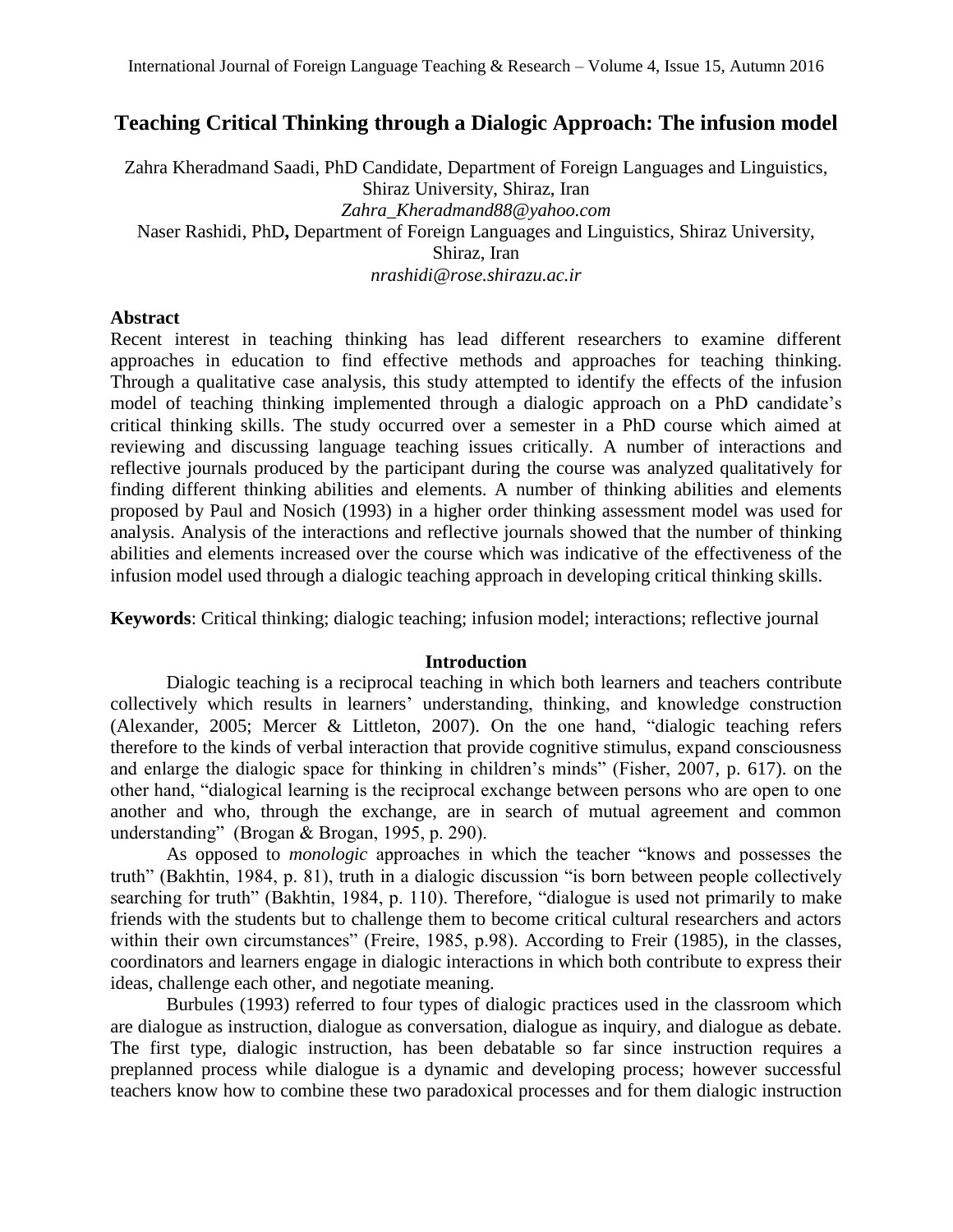is "an artful performance rather than a prescribed technique" (Renshaw, 2004, p. 10). Overall, Dialogic teaching has been proved to be effective for learning and development (Mercer & Littleton, 2007; Reznitskaya et al., 2009; Reznitskaya, 2012) and Alexander (2008) suggested that teachers employ dialogic communications in the classes to improve learners' thinking ability.

According to Beyih-Marom (1993), teaching thinking provides a framework of normative, descriptive, and comparative models. In the normative model, teaching thinking makes the students aware of the experts' thinking style, while in the descriptive model, the focus is on the students' way of thinking. However, in order to improve the learners' thinking, normative models should be compared with the descriptive models. In a dialogic teaching environment, this kind of comparison can be done and learners can compare the way they think with the way experts think and consequently improve their thinking. "By making their classroom" interactions more dialogic, teachers can engage students in a collaborative deliberation of complex questions and support the development of students' thinking" (Reznitskaya, 2012, p. 446). Referring to Vygotsky (1987) who considered language a psychological tool being essential for higher cognitive functions such as thinking, dialogue has a mediating role for improving thinking. "Dialogue is itself the primary thinking skill from which all others are derived" (Wegerif, 2006, p. 143). It considers both social and individual aspects which are "public distributed performance of dialogue" and "the private appropriation of dialogue for individual reflection", respectively (Renshaw, 2004, p. 1).

According to Paul and Nosich (1993, p. 80), literature on critical thinking has considered the followings as basic requirements of learning: "for all students to reason out all basic concepts and understanding, to reason all basic conclusions and solutions, and to reason through and across the curriculum". The assessment of critical thinking abilities should concentrate on four criteria of directness, systematicity, authenticity, and uniformity-relevance (Paul and Nosich, 1993). The first criterion, directness, highlights the importance of focusing on primary indicators of the ability. Systematicty addresses assessing just the critical thinking abilities, not other skills or abilities. Moreover, the assessment should occur in natural context (authenticity) and evaluate relevant abilities.

### **Literature review**

The question 'which approach should be used for teaching thinking?' has been taken into account in teaching thinking programs since the time that teaching thinking has become an important issue in education. There are two main approaches for teaching thinking, 'skills' or 'direct' approach and 'infusion' model. Based on the skills approach, thinking skills can be taught explicitly through exercises which are not related to any specific subject matter area. Two programs which are identified within this approach are De Bono's 'cognitive research trust' (CoRT) (1985) and Feuerstein's 'Instrumental Enrichment' (IE) (Maclure, 1991). The infusion model attempts to integrate the thinking skills within the curriculum. "Examples of infusion strategies can be drawn from mathematics, the sciences, the humanities and information technology" (Maclure, 1991, p. xi). Yet, there is a third approach which favors neither the skill approach nor the infusion model. Proponents of this approach believe that thinking skills will emerge as results of using traditional approaches and state that by learning cognitive knowledge, the learners will develop their thinking.

Throughout the history of teaching thinking, there has always been tensions among researchers to use the skills approach or the infusion model and the two approaches have been criticized and questioned. The transferability of thinking skills embedded within a specific subject matter in the infusion model as well as the feasibility of integrating teaching thinking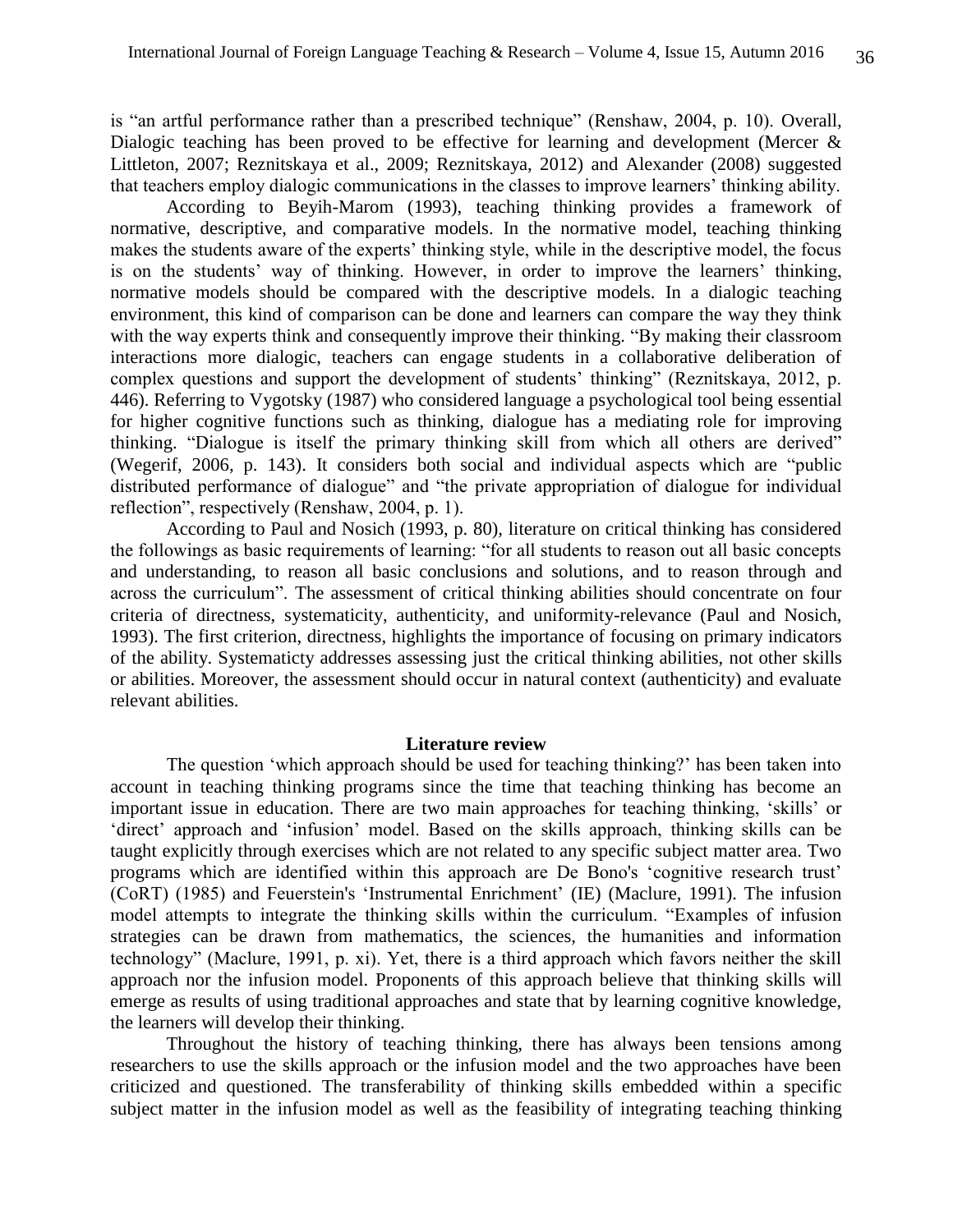with teaching other subjects have been questioned (Coles, 1993; Maclure, 1991). It is believed that learners should be provided with techniques and strategies of how to think not just thinking haphazardly through the courses. However, McPeck (1981) stated that thinking cannot be considered a separate and general skill and should be taught through a subject matter. To benefit from the advantages of the two approaches and reduce the inefficiency of each approach, Baron and Sternberg (1987) has proposed a mixed model in which skills approach is used for teaching some thinning skills separately and infusion model is used for integrating some thinking skills with the courses. They believe that individuals need to learn how to think in special teaching thinking courses, and at the same time pay attention to and practice thinking skills in all courses through the curriculum.

Interest in teaching thinking is reflected in examining the effectiveness of different approaches for improving thinking skills. For example, cognitive acceleration through science education (CASE) proved to be effective in improving cognitive reasoning of male teenagers (Shayer & Adey, 1993). Teachers in the activating children thinking skills (ACTS) reported the effectiveness of the program on improving children's thinking skills and ability to maintain social relationships and connections (McGuinness et al., 1997). Moreover, it was shown that using thinking skills increased the learners' self-esteem and self-concept (Fisher, 1998). Yet, McGuiness (1999) stated that teaching thinking projects help improve learners' thinking skills and academic achievement. However, the teaching thinking programs were effective not just for participants, the teachers involved in the projects developed in terms of theoretical and practical knowledge of thinking and thinking skills (McGuinness et al., 1997; McGuinness, 2000; Munro, 1999).

Dewy and Bento (2009), applying an infusion ACTS program in an experimental study, showed that the experimental group benefited from the program and the children's cognitive reasoning, awareness of thinking skills, self-esteem, self-confidence, cooperative working, and some social skills improved considerably. Moreover, the participants of the study were able to employ the thinking skills they had learnt in transcendent tasks and situations. The experiment was also effective for teachers and developed their awareness of different thinking skills and professional beliefs about teaching thinking. Yet, IE program designed for cognitive development and teaching thinking developed by Feuerstein and his co-researchers (Feuerstein, Rand, Hoffman, & Miller, 1980) have been proved to be successful in developing children's thinking skills, problem-solving techniques, and transferring thinking skills to real life situations (Delclos, Bransford, & Carl Haywood, 1984). According to Wegerif (2006, p. 144), dialogic thinking and teaching is suitable for promoting thinking skills and

Dialogic thinking, I argue, offers a particularly useful framework for education in suggesting the direction of dialogue as an end in itself, that is, the direction of becoming more able to dwell in the contradictory, multiple, and creative space of dialogue.

According to Tomasello et al. (2004, p. 675), dialogic representations emerge from the combination of "the general ape line of understanding others as animate, goal-directed, and intentional agents" and "a species-unique motivation to share emotions, experience, and activities with other persons". They stated that it is through dialogic interactions that individuals make linguistic symbols, develop social norm, share beliefs, and develop their cognitive abilities. Dialogic interactions set the ground for the emergence of higher mental functions (Vygotsky, 1978). Fisher (2007) examined the effects of philosophical discussions on thinking skills in a dialogic teaching context. The findings showed the effectiveness of the teaching thinking program in the participants' improvement in self-esteem, academic achievements, critical thinking, creative thinking, cognitive and verbal reasoning, active engagement, careful listening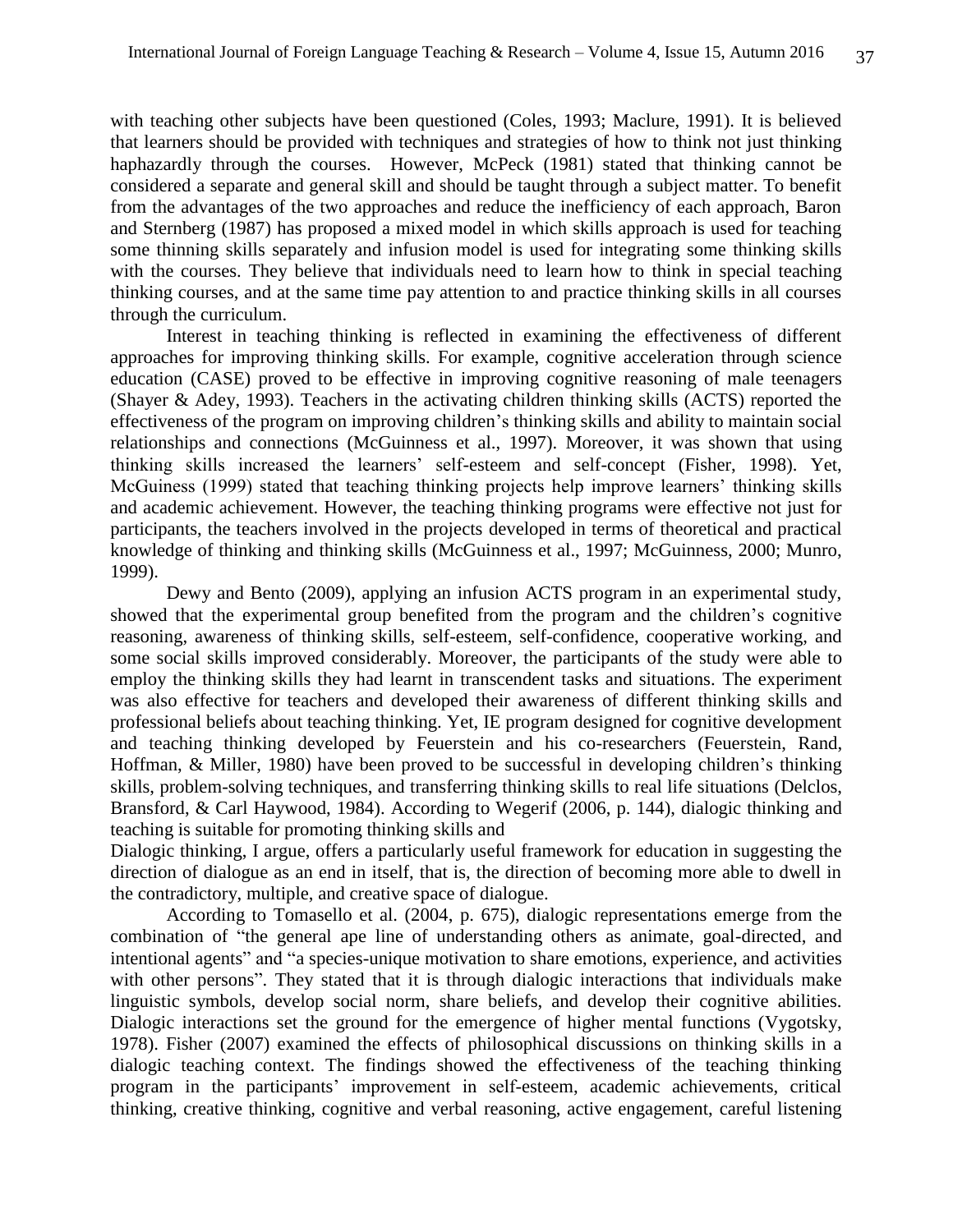to other ideas, and posing questions fluently. It was revealed that philosophical discussion improves emotional intelligence which includes self-awareness, self-regulation, resilience, empathy, and social skills.

Furthermore, considering the Iranian EFL context, Hajhosseiny (2012) investigated the effect of two dialogic teaching methods including group discussion and Socratic dialogue on university students' critical thinking and showed that dialogic teaching methods improved the participants' understanding and some social skills such as interacting with each other, participating in group discussions, and taking responsibility. Moreover, the dialogic methods encouraged the learners to pay attention to different dimensions of critical thinking such as "analyticity, cognitive maturity, self-confidence, self-evaluation, open- mindedness and truthseeking" as well as different elements of social interaction such as "knowing each other, friendship and intimacy, tendency to dialogue, responsibility, class dynamism, interaction with teacher, intimacy with the instructor" (p. 1358). This was a qualitative study which applied action research and used interviews for evaluating the effectiveness of the treatment.

Recently, with the increase in interest in incorporating thinking skills in classroom curriculum (De Corte, 2002; Moseley, Elliott, Gregson, & Higgins, 2005; Topping, 2002), teaching thinking has been placed at the locus of attention. Moreover, dialogic approaches for teaching thinking have been considered effective means to develop critical thinking (Hajhosseiny, 2012; Lip man, 1997; Moon, 2008; Paul& Elder, 2004). To contribute to the literature done on the field, this study attempted to examine the effectiveness of the infusion model (a model which attempts to integrate thinking skills into education curriculum) for teaching thinking skills through a dialogic approach. Although the efficiency of dialogic approach for improving critical thinking of Iranian students has been proved (Hajhosseiny, 2012), there is a dearth of studies which have addressed the implementation of the infusion model through dialogic approach for improving critical thinking.

This study holds importance in that it included the three types of thinking mentioned by Sternberg (1990) including executive processing, performance processing, and learning processes. Executive processing includes planning, monitoring, and evaluating. In performance phase, individuals are involved in action doing real thinking such as making decisions, making inferences, making deductions and induction, etc. In the learning processes, the individuals learn how to think by posing questions, listening to others' ideas, and seeking answers and comments to others' questions and opinions. Moreover, in evaluating the thinking elements, both cognitive and affective elements of thinking were taken into account since according to Coles (1993, p. 338), "If teaching thinking is to be successful, it must realize that thinking capacities are grounded in both cognitive and affective aspects of people". Therefore, this study addressed the following questions.

1. How does the infusion model of thinking implemented through dialogic teaching affect critical thinking?

### **Method**

### **Setting and participant**

The case of the study was a female PhD candidate in teaching English as a foreign language (TEFL) who had received her master degree in TEFL and her BA in English literature and language. The participant was a native speaker of Persian with the experience of studying English for 14 years at language institutes and university. The study was conducted over a semester at Shiraz University in 2015.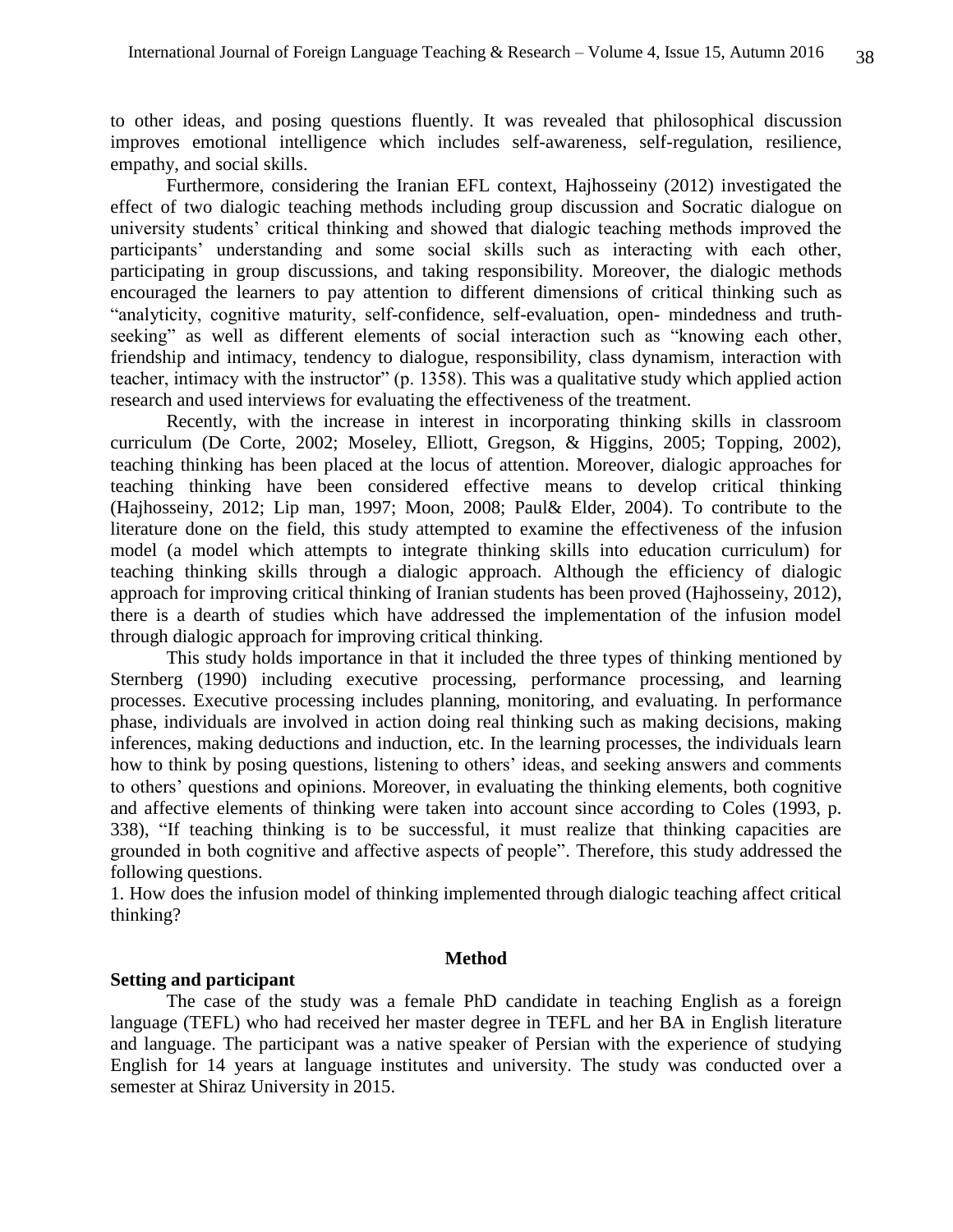## **Material and instrument**

Critical thinking abilities and elements

In order to evaluate the improvement of the participant with regard to thinking skills, thinking abilities and affective elements of critical thinking proposed by Paul and Nosich (1993) in a model for assessing higher order thinking were used. Moreover, the researcher elicited some cognitive elements of thinking from different thinking criteria which were mentioned in the model.

## **Paul and Nosich (1993, p. 101): Critical thinking abilities**

1. Refining generalizations and avoiding over-simplifications

2. Comparing analogous situations: transferring insights into new contexts

3. Developing one's perspective: creating or exploring the implications of beliefs, arguments, or theories

- 4. Clarifying issues, conclusions, or beliefs
- 5. Clarifying and analyzing the meanings of words and phrases
- 6. Developing criteria for evaluation: clarifying values and standards
- 7. Evaluating the credibility of sources of information
- 8. Questioning deeply: raising and pursuing root or significant questions
- 9. Analyzing or evaluating arguments, interpretations, beliefs, or theories
- 10. Generating or assessing solutions
- 11. Analyzing or evaluating actions or policies
- 12. Reasoning dialogically: comparing perspectives, interpretations, or theories
- 13. Reasoning dialectically: evaluating perspectives, interpretations, or theories

14. Reading critically: constructing an accurate interpretation of, understanding the elements of thought in, and evaluating, the reasoning of a text

15. Listening critically: constructing an accurate interpretation of, understanding the elements of thought in, and evaluating, the reasoning of an oral communication

16. Writing critically: creating, developing, clarifying, and conveying, in written form, the logic of one's thinking

17. Speaking critically: creating, developing, clarifying, and conveying, in spoken form, the logic of one's thinking

## **Paul and Nosich (1993, p. 103): Affective elements of thinking**

- 1. Thinking independently
- 2. Exercising fair-mindedness
- 3. Developing insight into egocentricity and socio-centricity
- 4. Developing intellectual humility and suspending judgment
- 5. Developing intellectual courage
- 6. Developing intellectual good faith and integrity
- 7. Developing intellectual perseverance
- 8. Developing confidence in reason
- 9. Exploring thoughts underlying feelings and feelings underlying thoughts

10. Developing intellectual curiosity

## **(Paul & Nosich, 1993): Cognitive elements of thinking derived from different thinking criteria**

1. Being responsible for learning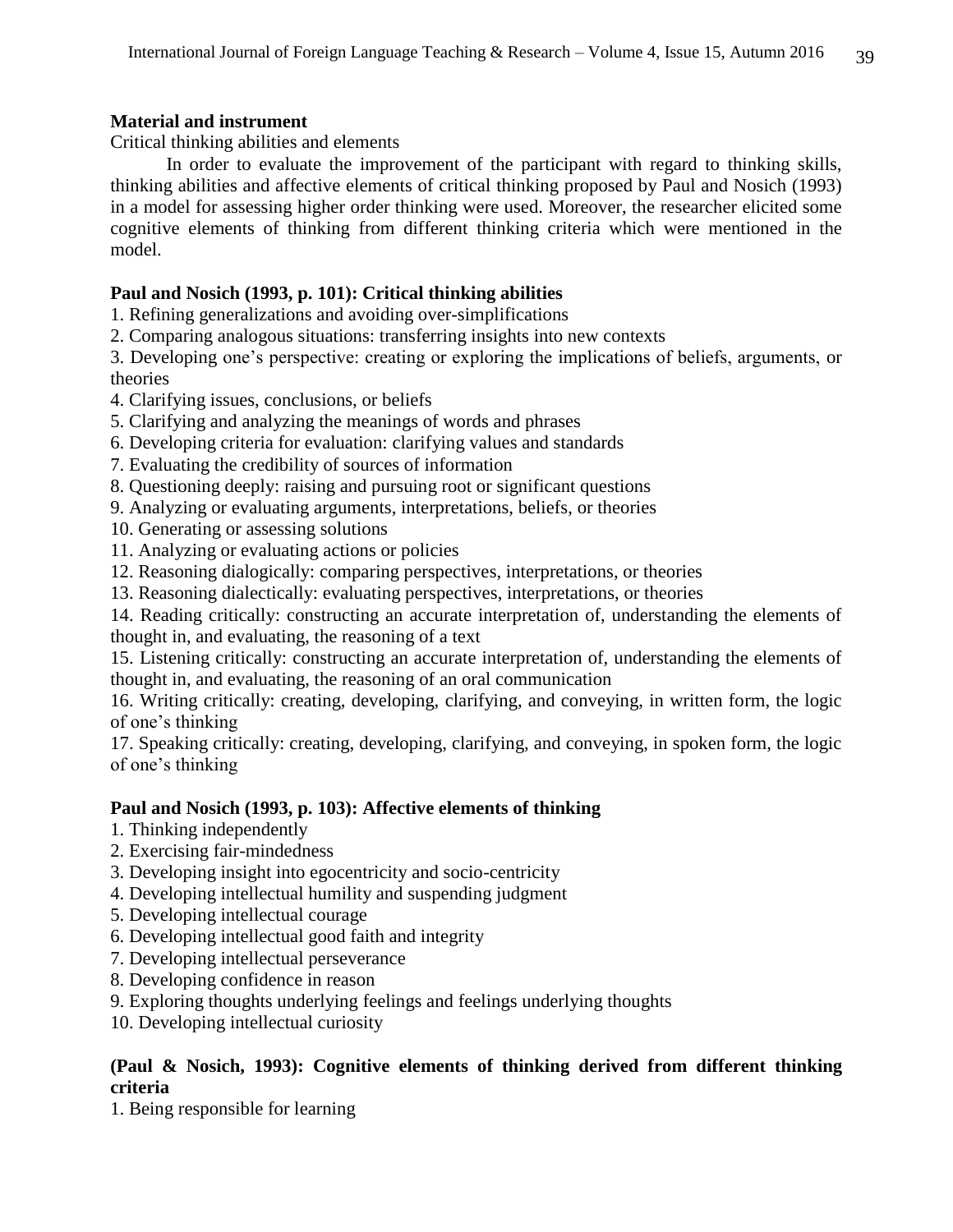- 2. Making decisions
- 3. Using communication skills
- 4. Using problem solving skills
- 5. Taking initiatives/having active engagement
- 6. Presenting one's positions clearly
- 7. Giving logical/justified arguments
- 8. Giving significant examples to support claims
- 9. Modifying thinking in the flow of conversation
- 10. Synthetizing information or ideas

### **Books covered in the class**

The topics discussed in the following books were used for class discussions.

1. *Approaches and methods in language teaching by* Richards and Rodgers (2014).

- 2. *Teaching English as a second or foreign language by* Celce-Murcia, et.al. (2014).
- 3. *Exploring English language teaching: Language in action by Hall (2011).*

4. *Socio-cultural theory and the teaching of second languages* by Lantolf and Poehner (2008).

5. *Socio-cultural theory and the pedagogical imperative in L2 education by* Lantolf and Poehner (2014)

6. *Learning to think and thinking to learn* by Maclure and Davies (2005).

### **Class interactions**

All the interactions occurred in the classroom during the semester were recorded. After the course, the arguments and interactions produced by the participant were transcribed. Then, the transcriptions were analyzed for different thinking elements. Reflective journal

The participant wrote a reflective journal after every session of the class. In the reflective, she reported what happened during the class including the interactions that she had with the mediator and other classmates and her feelings. Overall, sixteen reflective journals were produced by the participant. The reflective journals were analyzed qualitatively for different thinking elements.

### **Data collection and analysis procedures**

This study was conducted in a PhD course allocated to thinking about and criticizing second and foreign language teaching methodology at Shiraz University. The objective of the course was to critically discuss and review theoretical and practical aspects of different issues in language teaching. An infusion model of thinking was used for teaching thinking through a dialogic approach. One of the students volunteered to write reflective journals after the class and was selected as the participant of the study. The course took 16 sessions, the first session of the class was allocated to introducing the course and its objectives, the materials and books which were supposed to be covered in the course, required assignments, and course evaluation procedures. For the next sessions, the students of the class were supposed to read preplanned sections of the assigned books before the class and discuss them critically in the class. The first five sessions of the class were allocated to the books by Richards and Rodgers (2014), Celce-Murcia (2014), and Hall (2011) (mentioned in the material section). During the second five session, the books by Lantolf and Poehner (2008, 2014) were covered and over the third five sessions, the students discussed some remaining chapters of the book By Lantolf and Poehner (2014) and the book on thinking by Maclure (2005).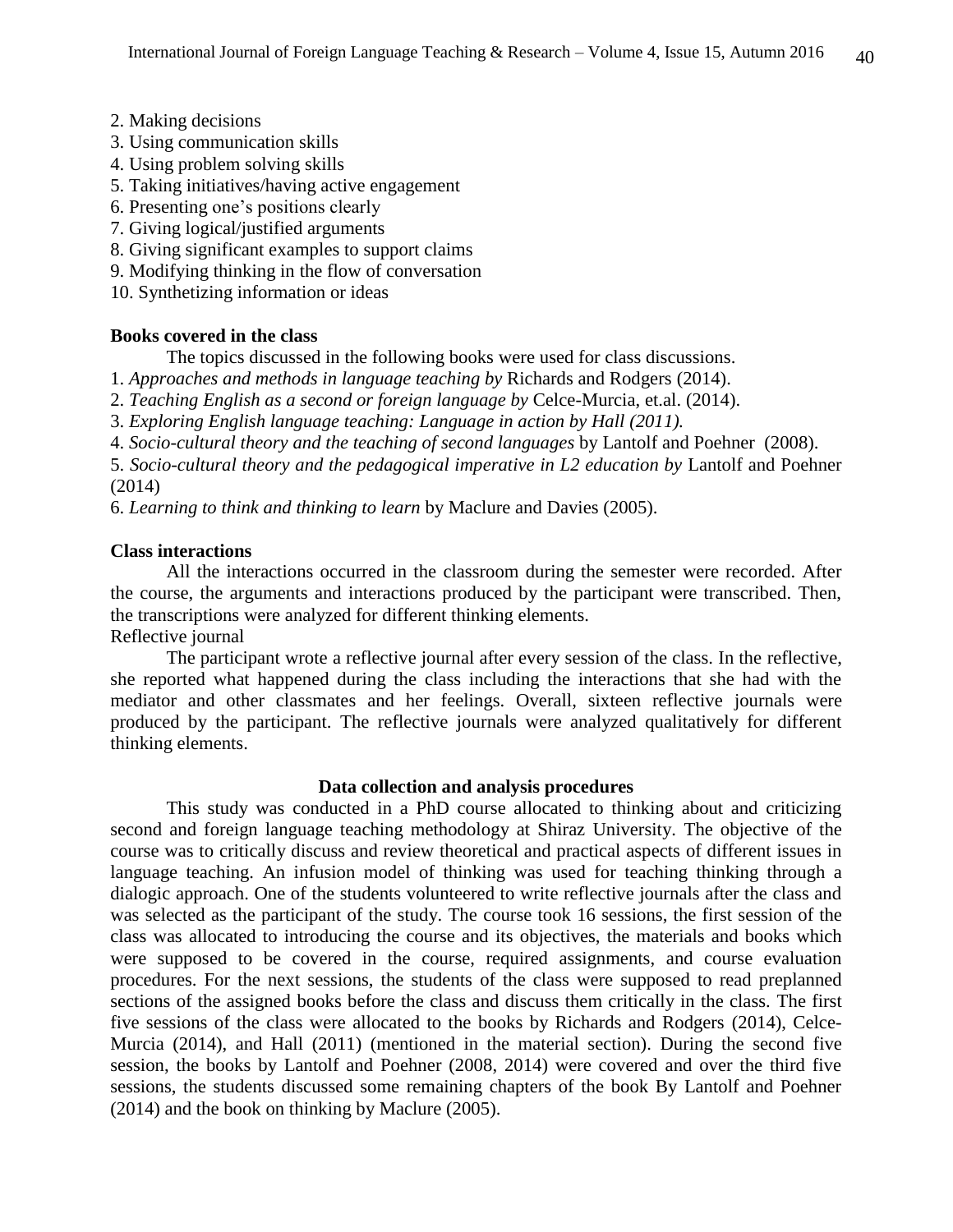Moreover, the students were asked to hand in four critiques on specified topics during the course. In addition to the assignments that all the students were required to do, the participant produced reflective journals after each session. Each session, the students and the course professor posed questions or introduced different topics of the assigned chapters for each session and discussed the issues with others. All the interactions occurred during the sessions were recorded for further analysis. The recorded interactions in which the participant had taken part were transcribed. The researcher analyzed the class discussions and the reflective journals produced by the participant qualitatively in order to find elements of critical thinking elicited from the model of assessing thinking proposed by Paul and Nosich (1993) to show the effects of teaching thinking through an infusion model on the participant's thinking skills.

#### **Results**

This section is divided into two parts. The first part presents the number of thinking elements found in the participant's interactions and reflective journals. In the second part, examples of each thinking element taken from the samples produced by the participant are provided.

#### **Elements of thinking in the participant's interactions and reflective journals**

In this part, descriptive statistics of different elements of thinking found through a qualitative analysis from the participant' interactions produced in the class and reflective journals produced after the class is presented. The class sessions were divided into three equal five sessions in order to see how the use of thinking elements changed over the course. Elements of thinking are divided into thinking abilities, affective elements, and cognitive elements. In Table 1, frequency of critical thinking abilities found in the interactions and reflective journals is shown.

| <b>Critical thinking abilities</b>                           | $1st$ five     | $2nd$ five     | 3 <sup>rd</sup><br>five |
|--------------------------------------------------------------|----------------|----------------|-------------------------|
|                                                              | sessions       | sessions       | sessions                |
| Refining generalizations and avoiding over-simplifications   | $\overline{2}$ | $\overline{A}$ | 5                       |
| Comparing analogous situations: transferring insights into   |                |                | 3                       |
| new contexts                                                 |                |                |                         |
| Developing one's perspective: creating or exploring the      |                | $\overline{2}$ | $\overline{4}$          |
| implications of beliefs, arguments, or theories              |                |                |                         |
| Clarifying issues, conclusions, or beliefs                   | $\overline{2}$ | 3              | 5                       |
| Clarifying and analyzing the meanings of words and phrases   | $\overline{2}$ | 5              | 5                       |
| Developing criteria for evaluation: clarifying values and    |                | $\Omega$       | 3                       |
| standards                                                    |                |                |                         |
| Evaluating the credibility of sources of information         | $\Omega$       |                | $\overline{2}$          |
| Questioning deeply: raising and pursuing root or significant |                | 9              | 10                      |
| questions                                                    |                |                |                         |
| Analyzing or evaluating arguments, interpretations, beliefs, |                | 7              | $\overline{7}$          |
| or theories                                                  |                |                |                         |
| Generating or assessing solutions                            | 4              | 5              | 6                       |
| Analyzing or evaluating actions or policies                  |                | $\overline{2}$ | $\overline{2}$          |

*Table 1. Number of thinking abilities found in the participant's class interactions and reflective journals*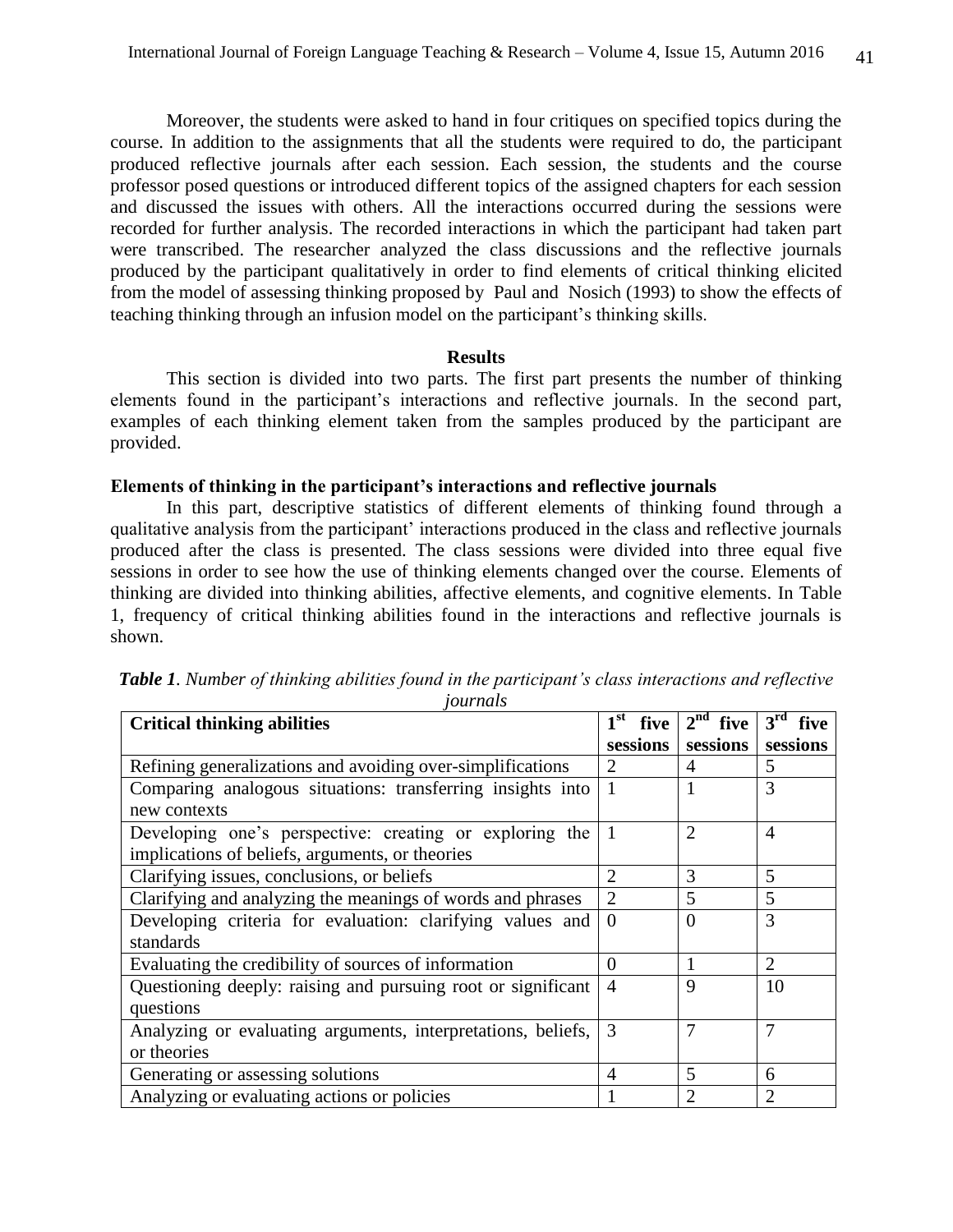| Reasoning                                                                       | dialogically:                                              | comparing  | perspectives,  |                |             | 11             |
|---------------------------------------------------------------------------------|------------------------------------------------------------|------------|----------------|----------------|-------------|----------------|
| interpretations, or theories                                                    |                                                            |            |                |                |             |                |
|                                                                                 | Reasoning dialectically:                                   | evaluating | perspectives,  | $\overline{2}$ | 5           | 10             |
| interpretations, or theories                                                    |                                                            |            |                |                |             |                |
| Reading critically: constructing an accurate interpretation of,                 |                                                            |            | $\overline{4}$ | 6              | 9           |                |
| understanding the elements of thought in, and evaluating, the                   |                                                            |            |                |                |             |                |
| reasoning of a text                                                             |                                                            |            |                |                |             |                |
| Listening critically: constructing an accurate interpretation $\vert 3 \rangle$ |                                                            |            |                | $\overline{A}$ | 9           |                |
| of, understanding the elements of thought in, and evaluating,                   |                                                            |            |                |                |             |                |
| the reasoning of an oral communication                                          |                                                            |            |                |                |             |                |
|                                                                                 | Writing critically: creating, developing, clarifying,      |            | and            |                |             | $\overline{2}$ |
| conveying, in written form, the logic of one's thinking                         |                                                            |            |                |                |             |                |
|                                                                                 | Speaking critically: creating, developing, clarifying, and |            |                | 6              | $\mathbf Q$ | 12             |
| conveying, in spoken form, the logic of one's thinking                          |                                                            |            |                |                |             |                |
| Total                                                                           |                                                            |            |                | 41             | 71          | 105            |

As it is obvious in the Table 1, implementing the infusion model of teaching thinking through a dialogic approach was effective in improving the thinking abilities of the participant. The total number of thinking abilities changed from 41 in the first five sessions to 71 in the second five sessions, and finally, to 105 in the third five sessions. Table 2 represents the number of affective thinking elements found the in the participant's interactions and reflective journals over the course.

| <i>and repective fournais</i><br>$1st$ five<br>$2^{nd}$ five<br>$3rd$ five<br>Affective elements of critical thinking |                |                |          |  |  |
|-----------------------------------------------------------------------------------------------------------------------|----------------|----------------|----------|--|--|
|                                                                                                                       | sessions       | sessions       | sessions |  |  |
| Thinking independently                                                                                                |                | 5              | 13       |  |  |
| Exercising fair-mindedness                                                                                            | 3              | 3              | 8        |  |  |
| Developing insight into egocentricity<br>and socio-centricity                                                         | $\overline{2}$ | $\overline{2}$ | 5        |  |  |
| Developing intellectual humility<br>and<br>suspending judgment                                                        | 3              | 6              | 8        |  |  |
| Developing intellectual courage                                                                                       | 3              | $\overline{4}$ | 5        |  |  |
| Developing intellectual good faith and<br>integrity                                                                   | 5              | 6              | 8        |  |  |
| Developing intellectual perseverance                                                                                  | 4              | 5              | 10       |  |  |
| Developing confidence in reason                                                                                       | 4              | 5              | 12       |  |  |
| Exploring thoughts underlying feelings                                                                                | 3              | 4              | 7        |  |  |
| and feelings underlying thoughts                                                                                      |                |                |          |  |  |
| Developing intellectual curiosity                                                                                     | 3              | 5              | 15       |  |  |
| Total                                                                                                                 | 34             | 55             | 91       |  |  |

*Table 2. Number of affective elements of thinking found in the participant's class interactions and reflective journals*

According to Table 2, the total number of affective elements produced in the first five sessions were 34 which changed to 55 for the second five sessions and 91 for the third five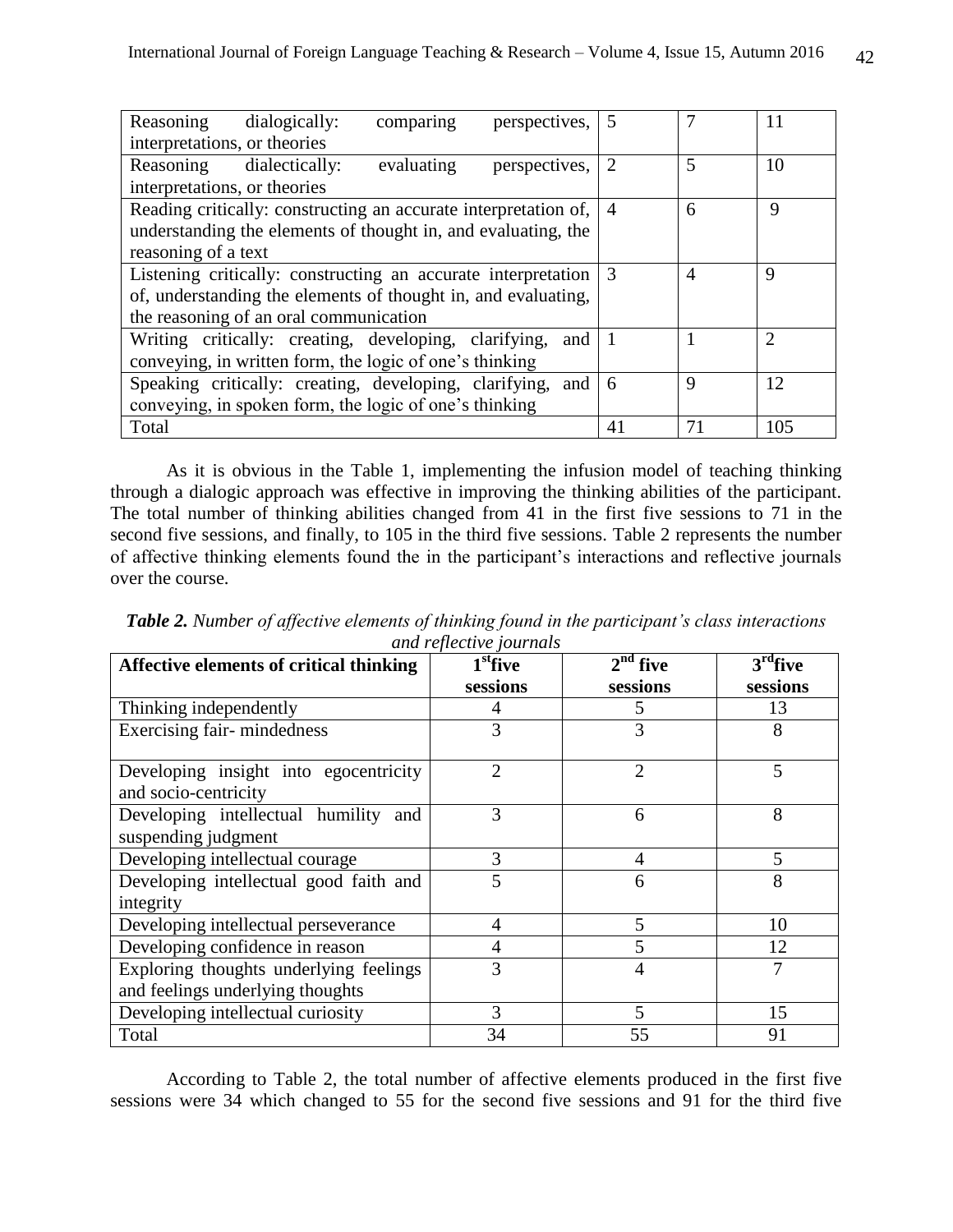sessions. This means that the treatment was effective in increasing the number of affective elements in the participant's thinking skills.

| Cognitive elements of thinking derived from different | $\overline{1}^{\text{st}}$ five | $2nd$ five    | $3rd$ five               |
|-------------------------------------------------------|---------------------------------|---------------|--------------------------|
| thinking criteria                                     | sessions                        | sessions      | sessions                 |
| Being responsible for learning                        | 2                               | 3             | 5                        |
| Making decisions                                      | 4                               | 4             | 7                        |
| Using communication skills                            | 6                               | 10            | 13                       |
| Using problem solving skills                          | $\overline{2}$                  | 3             | $\overline{\mathcal{L}}$ |
| Taking initiatives/having active engagement           | 5                               | 9             | 12                       |
| Presenting one's positions clearly                    | $\mathcal{D}$                   | 5             | 8                        |
| Giving logical/justified arguments                    | $\overline{2}$                  | 6             | 10                       |
| Giving significant examples to support claims         | $\mathcal{D}$                   | $\mathcal{R}$ | 6                        |
| Modifying thinking in the flow of conversation        |                                 | 3             | 7                        |
| Synthetizing information or ideas                     | 6                               |               | 14                       |
| Total                                                 | 31                              | 58            | 87                       |

*Table 3. Number of cognitive elements of thinking found in the participant's class interactions and reflective journals*

As it is indicated in Table 3, the total number of cognitive elements of critical thinking found in the interactions and reflective journals by the participant increased during the course. Although the number of some elements were equal in the first and second five sessions, they notably increased in the third five sessions.

Samples of different elements of thinking produced by the participant

Thinking abilities taken form the participant's class interactions and reflective journals **►Refining generalizations and avoiding over-simplifications:** I think teaching English to students is very complicated and using metaphors like these shows that teaching is a simple job.

**►Comparing analogous situations: transferring insights into new contexts:** By reviewing the first five principles of Ellis that were criticized with the help of the professor and other classmates, I criticized the second five principles.

**►Developing one's perspective: creating or exploring the implications of beliefs, arguments, or theories:** In my opinion, the criticism against the implicit teaching of thinking which states that learners cannot transfer the thinking skills to other contexts is not acceptable. If learners gain awareness of the thinking skills and become conscious about how to do critical thinking, they can use apply it in all contexts.

**►Clarifying issues, conclusions, or beliefs:** Overall, I think Hall has foregrounded the practical aspect of language teaching in his book rather than the theoretical ones.

**►Clarifying and analyzing the meanings of words and phrases:** I think the meaning of development in sociocultural theory is somehow different; here development is a process, there is no end point or product where we can say development is occurred.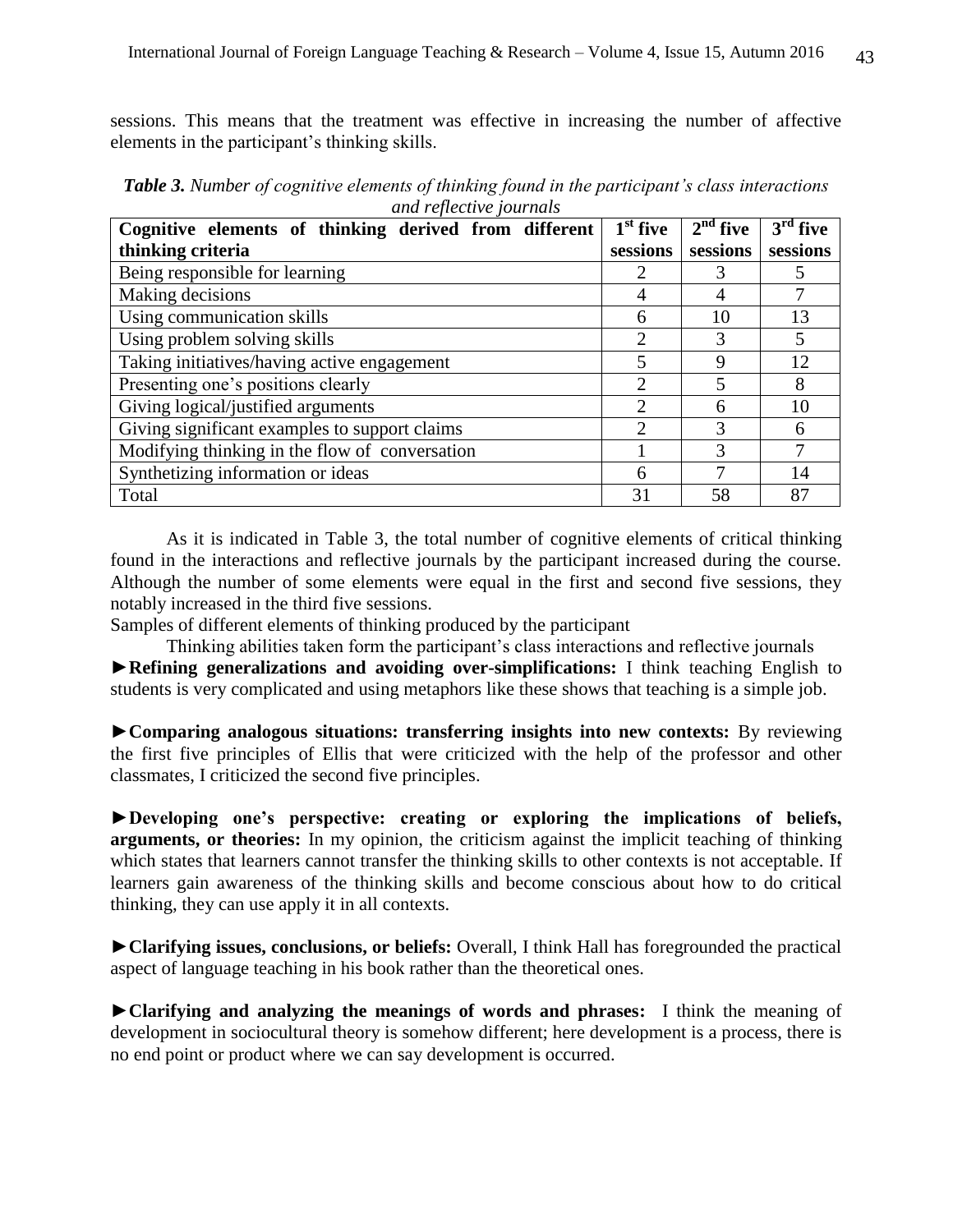**►Developing criteria for evaluation: clarifying values and standards:** In dynamic assessment, as you see some kind of improvement in learners you can decide that it was effective although you do not find a complete and acceptable performance.

**►Evaluating the credibility of sources of information:** Of course for valid information on critical pedagogy and critical thinking, we should refer to journals publishing papers on thinking and critical thinking.

**►Questioning deeply: raising and pursuing root or significant questions:** Is the teacher conscious of the type of mediation that she/she gives to the students? I mean explicit and implicit ones.

**►Analyzing or evaluating arguments, interpretations, beliefs, or theories:** I am not sure if I am right or not, but in my opinion, SCT theory is a more powerful and effective framework than post-method for teaching language.

**►Generating or assessing solutions:** In our context, because the classes are crowded and the teachers do not have time to pay attention to every learner, it is very important to use group works and group dynamic assessment for their improvements.

**►Analyzing or evaluating actions or policies:** I think the order in which the professor asked us to read the books and criticize them is purposeful. First we started with traditional methods, then post-method, then SCT, and finally critical thinking.

**►Reasoning dialogically: comparing perspectives, interpretations, or theories:** There are two orientations for language learning. I think for those who learn English for communicative purposes, formulaic expressions are needed, while for those who are after academic purposes, both should be instructed.

**►Reasoning dialectically: evaluating perspectives, interpretations, or theories:** the part that mentioned the idea of Feurstein which proposed retarded performers instead of retarded individual was very deep in meaning and exactly in line with SCT and its components, mediation and ZPD.

**►Reading critically: constructing an accurate interpretation of, understanding the elements of thought in, and evaluating, the reasoning of a text:** What I got from this page is that Zero grammar approach which presented by Krashen considers the learners' built-in syllabus.

**►Listening critically: constructing an accurate interpretation of, understanding the elements of thought in, and evaluating, the reasoning of an oral communication:** You are comparing Ellis's principles with Kumaravadivelu's macro strategies; however, I think that the tenets and philosophies behind them are totally different and you are not allowed to compare two different things.

**►Writing critically: creating, developing, clarifying, and conveying, in written form, the logic of one's thinking:** Four critiques were written by the participant during the course.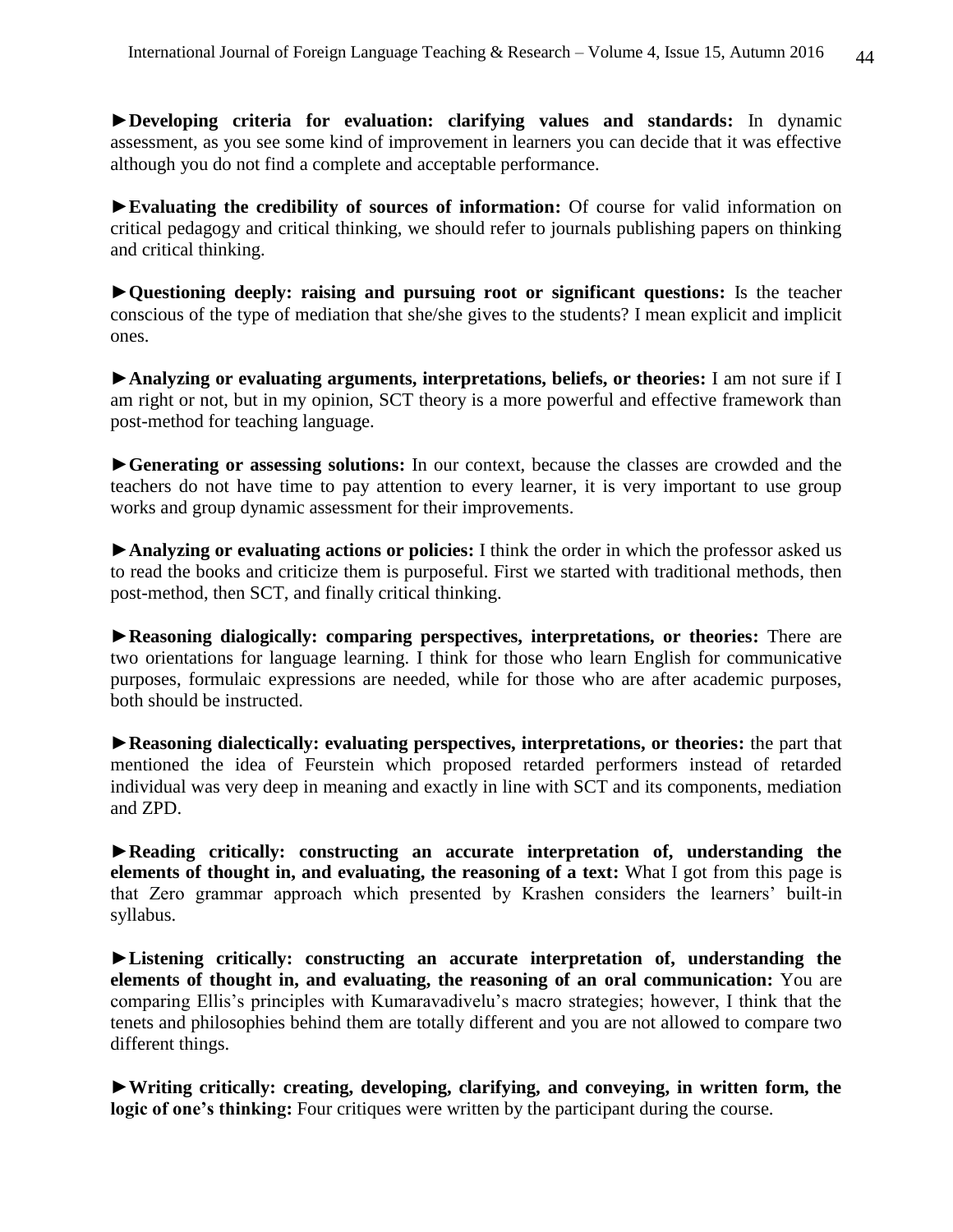**►Speaking critically: creating, developing, clarifying, and conveying, in spoken form, the**  logic of one's thinking: Post-method states that the teachers are supposed to theorize from their practices, but I believe that novice teachers do not have enough experience to develop theories. Affective elements of thinking taken form the participant's class interactions and reflective journals.

**►Thinking independently/exploring thoughts underlying feelings and feelings underlying thoughts:** I think, there is a problem in this figure. If we add another stage, named reflection after evaluation [Thinking independently], it would be a more comprehensive and powerful framework [feelings underlying thoughts]. Today, I had both bad and good feelings in the class, bad for not being able to think critically, and good for learning how to criticize some principles of Ellis and understanding that we can criticize the significant figures' ideas [thoughts underlying feelings].

**►Exercising fair-mindedness**: it is not true to say that reliability and validity do not exist in dynamic assessment, they do, but their definitions are redefined based on the concepts of dynamic assessment and sociocultural theory (SCT).

**►Developing insight into egocentricity and socio-centricity:** Why do you think that the teachers are always right? What is the scale for evaluating what is right or wrong? Because we are teacher we cannot say that teachers are right all the time.

**►Developing intellectual humility and suspending judgment:** I think this principle of Ellis is closely related to Lewis idea that "language consists of grammaticalized lexis, not lexicalized grammar." Am I right? Is there any relationship between the two?

**►Developing intellectual perseverance, Developing confidence in reason:** Is there any difference between metalinguistic knowledge and verbalization...It is mentioned that learning about concepts does not deal with metalinguistic knowledge, it is related to semantic and functional knowledge. In verbalization, we deal with explanation of the concept, but we cannot use metalinguistic knowledge because in the definition of verbalization we can find that during verbalization, we talk through the concepts not about the concepts, so I think using metalinguistic knowledge in verbalization is not allowed.

**►Developing intellectual courage:** Today, I wrote the first criticism and I criticized five principles of Rod Ellis in the way I learnt during the previous session.

**►Developing intellectual good faith and integrity:** I think the critique I wrote on SCT was acceptable because I considered everything about the theory and now I am pleasant that I have learnt to write critiques.

**►Developing intellectual curiosity:** You see in SCT, everything is in a dialectical relationship but I think verbalization is not a relationship. It is an activity done by learners. What is your idea? Cognitive elements of thinking derived from thinking criteria.

► Being responsible for learning: To learn about writing critiques, I searched some databases and downloaded some critiques on the topic.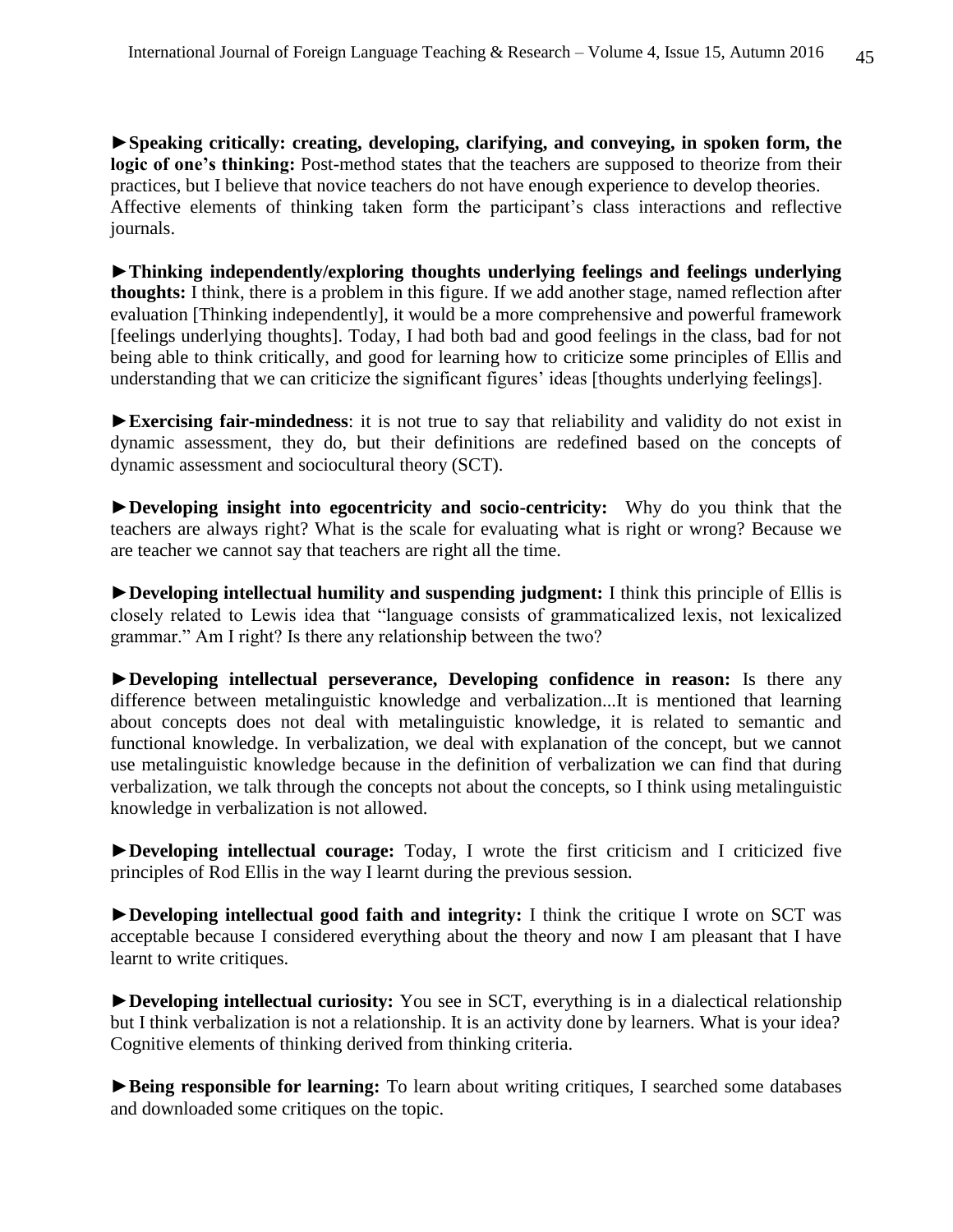**►Making decisions:** There were many topics in the book by Hall, on which I can write critiques. Finally, I decided to write about computer assisted language learning because I had a background knowledge about.

**►Using communication skills:** Code switching, literal translation, use of such and thing.

**►Using problem solving skills:** considering reliability and validity in dynamic assessment, first, we need to divide the discussion into interventionist and interactionist DA because I think there is a difference between the two.

**►Taking initiatives/having active engagement:** Let me answer his question and clarify the point for him.

**►Presenting one's positions clearly:** concerning the learner autonomy, the author defines it as setting objectives, or evaluating the teaching program. However, I believe that learners at lower levels do not have the expertise and knowledge to do such things.

**►Giving logical/justified arguments:** By referring to page 124, we can understand that concepts are tools of mind not the use of concept because if the authors meant the use of concept, they would have used tool not tools because the use of concept is singular.

**►Giving significant examples to support claims:** See, for example if a teacher want to teach a list of vocabulary and he/she just write the list on the board….

**►Modifying thinking in the flow of conversation:** I thought agency is unique for SCT, but it seems that it can be used in other theories and approaches albeit with different definitions appropriate to the theory or approach.

**►Synthetizing information or ideas:** So referring to the educational policies that constrain the Iranian teachers and ask them to follow pre-specified plans and the flexibility of SCT, do you think that the Iranian teachers cannot apply this theory in their classes?

### **Discussion**

 As mentioned in the result section, the number of critical thinking skills in terms of thinking abilities, affective elements, and cognitive elements increased over the course. The number of thinking abilities in the third five sessions was more than the abilities found in the first and second five sessions which can be justified by two facts: 1) the participant reviewed some articles on critical thinking and different thinking approaches in the third five sessions, and 2) she had already practiced critical thinking over the previous ten sessions and had received mediation from other classmates and the professor as an expert in critical thinking. Similarly, the total number of affective elements increased over the course which indicated that the infusion model of thinking had positive effects on the affective side of thinking skills. However, based on the data, the change in the number of affective elements from the second five sessions to third five sessions was more tangible and prominent than the change in the number of elements from the first five sessions to the second five sessions. One possible reason for better performance of the participant during the third five sessions can be the fact that during the second five sessions, the participant learnt about SCT, mediation, and learner development, empowerment, and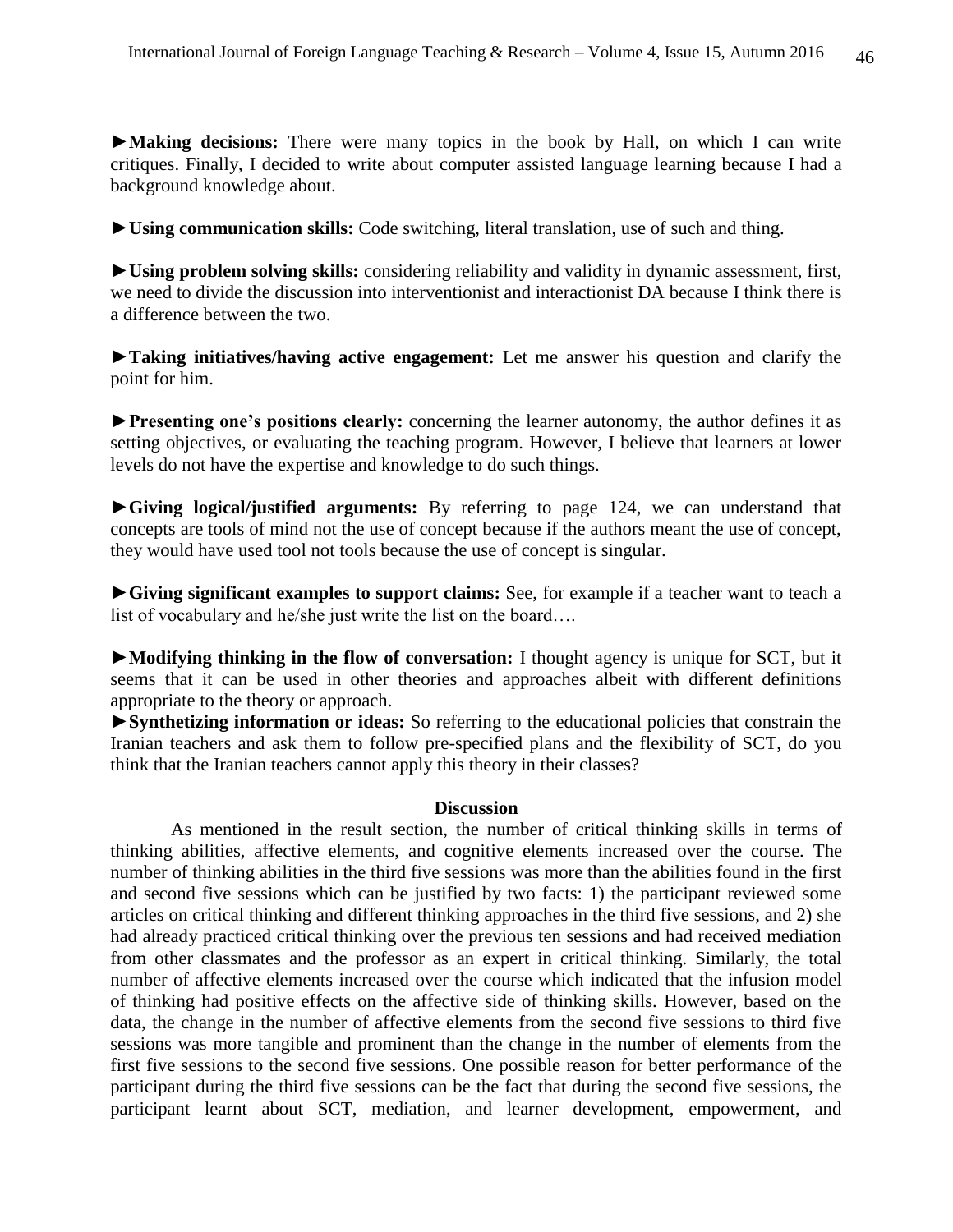independent performance which might have affected her thinking abilities and encouraged her to develop these thinking abilities. Yet, the total number of cognitive elements of critical thinking found in the interactions and reflective journals by the participant increased during the course. The results are in line with Alexandre's (2006) view that teaching by discussions and dialogues within a dialogic approach promotes thinking and understanding, improves the activities that leaners do, and overall, leads to development in learning.

#### **Conclusion**

 Due to the importance of thinking skills in education and the recent interest in literature for examining different approaches for teaching thinking, this study examined the effects of the infusion model for teaching thinking through a case analysis. The study was conducted over as semester in a PhD course designed for reviewing and criticizing language teaching methods. A range of thinking elements and abilities proposed by Paul & Nosich (1993) was used for analyzing the data including a sample of the interactions and reflective journals produced by a PhD candidate in the class. Applying the infusion model of thinking through dialogic teaching in which the purpose was to pose questions, discuss the issues critically, answer reasonably, express ideas, and defend ideas could encourage the participant to think independently, express ideas through courage and perseverance, and consequently improve her self-confidence. In line with studies which showed that using thinking skills increased the learners' self- esteem, selfconfidence, and self-concept (Dewy and Bento, 2009; Fisher, 1998; 2007), this study showed that teaching thinking skills through the infusion model integrated within a dialogic approach increased the frequency of occurrence of affective elements of thinking such as independence, confidence, and courage in reasoning. Moreover, the participant's ability to understand others' ideas and argue reasonably with others was improved (fair-mindedness). Taking part in discussions and listening to other's views could increase the participant's awareness about other viewpoints and helped her to pay attention to other people while reasoning and thinking critically. Yet, she became more conscious of giving un-biased points of view and reasoning in favor of both herself and others in the society (egocentricity and socio-centricity).

Confirming the study by Dewy and Bento (2009), which revealed the strength of the infusion model for improving cognitive, affective and social skills, this study showed that using the infusion model through a dialogic approach increased a range of thinking abilities as well as cognitive and affective elements of critical thinking. Moreover, the findings revealed the efficacy of dialogic approaches for teaching thinking and improving critical thinking and were in agreement with the results of the studies which proved that dialogic approaches were effective in promoting learning in general (Mercer & Littleton, 2007; Reznitskaya et al., 2009; Reznitskaya, 2012) and, specifically, developing thinking skills (Alexander, 2008; Fisher, 2007; Hajhosseiny, 2012; Lip man, 1997; Moon, 2008; Paul & Elder, 2004; Wegerif, 2006). Moreover, the results confirmed Vygotsky's (1978) view that dialogic interactions leads to higher mental functions. The results of this study can be informative for language teachers and those in favor of improving thinking skill and promoting deep and critical thinking. Nonetheless, the results cannot be generalized since it was a case analysis of a PhD student. Thus, the number of participants and the proficiency level of them should be taken into account. What's more, this study used a qualitative method for the evaluation of the effect of teaching thinking on the participant's thinking skills, other researchers can mix quantitative and qualitative methods to find more rigorous results.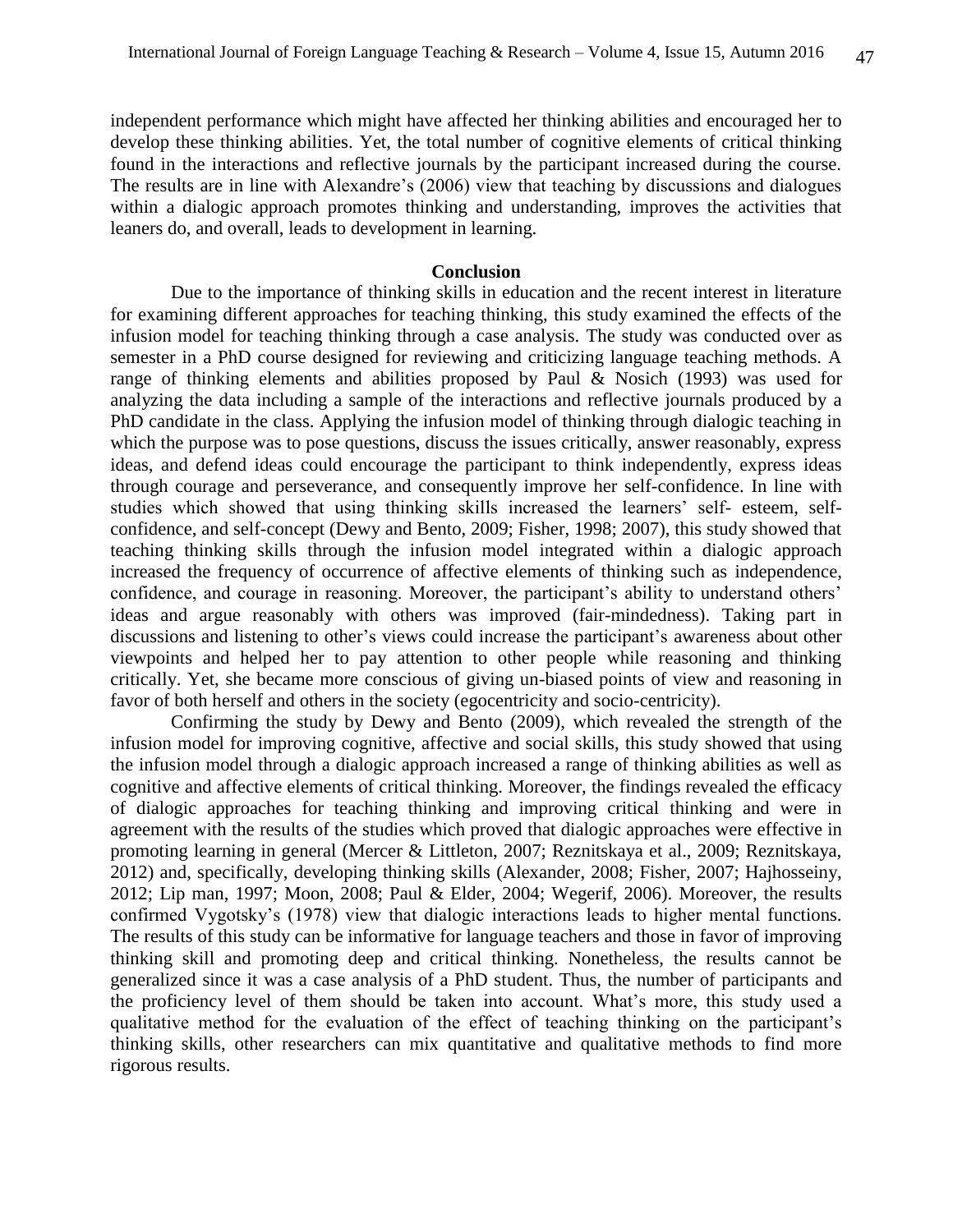#### **References**

Alexander, R. (2005). *Culture, dialogue and learning: Notes on an emerging pedagogy*. Paper delivered at the conference of the International Association for Cognitive Education and Psychology, University of Durham, UK, 2014. Retrieved from http://www. robinalexander .org.uk /docs /IACEP\_paper\_050612.pdf

Alexandre, R. (2006). *Towards dialogic teaching: Rethinking classroom talk*. Cambridge: Dialogos.

Alexander, R. (2008). *Essays on pedagogy*. New York: Routledge.

Bakhtin, M. M. (1984). *Problems of Dostoevsky's poetics*. Minneapolis, MN: University of Minnesota.

Baron, J. & Sternberg, R. (Eds.) (1987). *Teaching thinking skills*. New York: Freeman.

Beyih-Marom, R. (1993). Teaching thinking: What, when, where, who, and wow*. Applied Psychology, 42* (3), 220–223. DOI: 10.1111/j.1464-0597.1993.tb00734.x

Brogan, B. R., & Brogan, W. A. (1995). The Socratic questioner: teaching and learning in the dialogical classroom. *The Educational Forum*, *59* (3), 288-296. DOI: 10.1080/00131729509336404

Burbules, N. (1993). *Dialogue in teaching: Theory and practice*. New York: Teachers College Press.

Celce Murcia, M. et.al. (2014). *Teaching English as a second or foreign language*. Boston: Heinle.

Coles, M. J. (1993). Teaching Thinking: principles, problems and programme. *Educational Psychology, 13* (3), 332-344.

De Bono, E. (1985). *De Bono's thinking course*. London: Ariel.

De Corte, E. (2002). Creating high-powered learning communities for thinking and problem solving. Paper presented at the International Conference for Thinking, Harrogate.

Delclos, V., Bransford, J., & Carl Haywood, H. (1984). A Program for Teaching Thinking: Instrumental Enrichment, *Childhood Education, 60* (4), 256-259, DOI: 10.1080/00094056.1984.10520659

Dewy, J., & Bento, J. (2009). Activating children's thinking skills (ACTS): The effects of an infusion approach to teaching thinking in primary schools. *British Journal of Educational Psychology, 79*, 329-351.

Feuerstein, R., Rand, Y., Hoffman, M., & Miller, R. (1980). *Instrumental enrichment*. Baltimore: University Park Press.

Fisher, A. (1998). *Teaching thinking: Philosophical enquiry in the classroom*. London: Cassell.

Fisher, R. (2007). Dialogic teaching: developing thinking and metacognition through philosophical discussion. *Early Child Development and Care, 177* (6), 615–631.

Hajhosseini, M. (2012). The effect of dialogic teaching on students' critical thinking disposition. *Procedia, 69*, 1358-1368.

Hall, G. (2011). *Exploring English language teaching: Language in action*. London: Routledge.

Lantolf, J.P. and Poehner, M. E. (2008). *Socio-cultural theory and the teaching of second languages*.London: Equinoxpub.

Lantolf, J. P. and Poehner, M. E. (2014). *Socio-cultural theory and the pedagogical imperative in L2 education.* London : Routledge.

Lip man, M. (1997). Philosophical discussion plans and exercises. *Critical and Creative Thinking, 5* (1), 1-7.